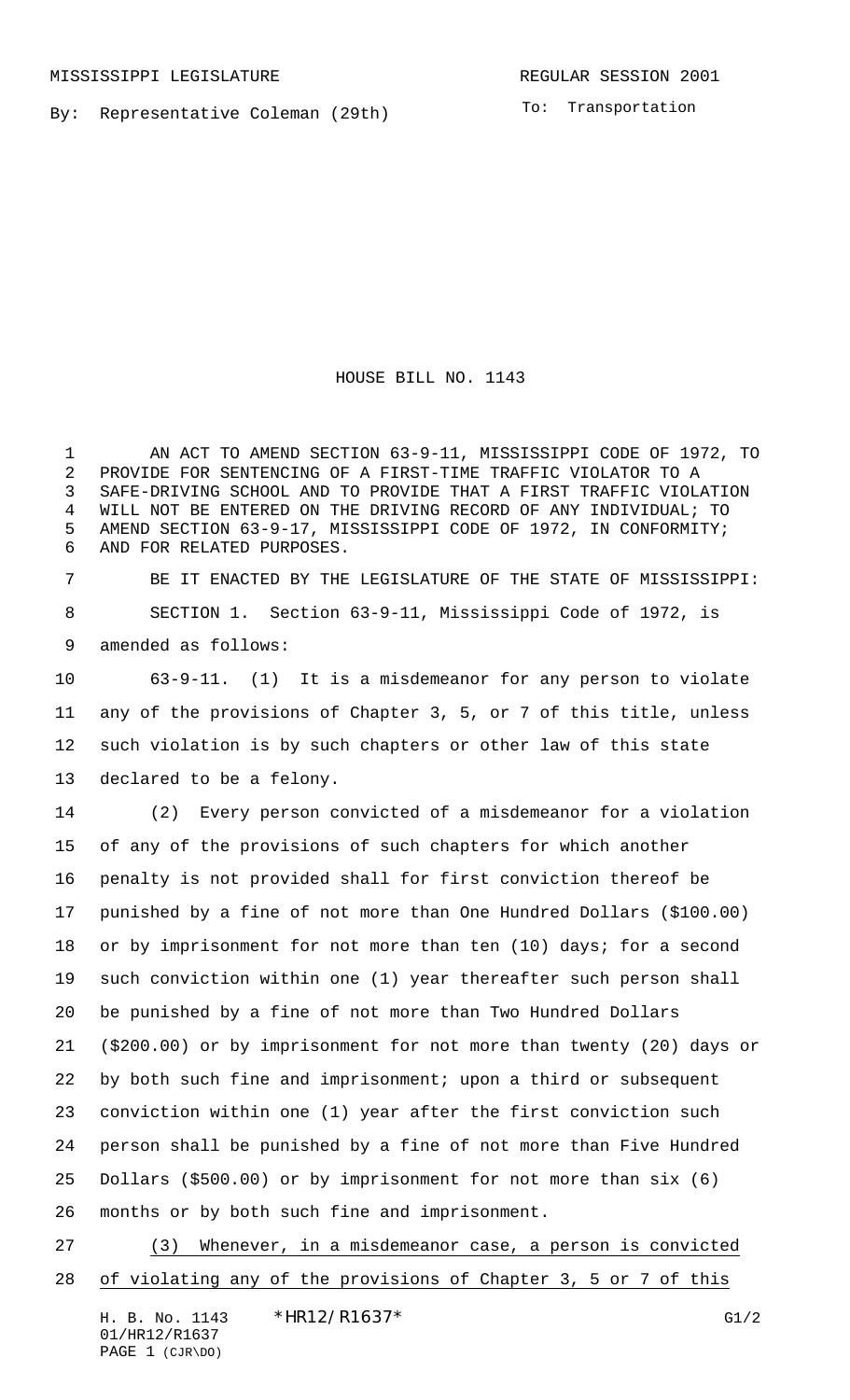H. B. No. 1143 \*HR12/R1637\* 01/HR12/R1637 attend and participate in a court-approved traffic safety violator school, in addition to any other penalty authorized by law. (4) If a person pleads not guilty to a misdemeanor offense under any of the provisions of Chapter 3, 5 or 7 of this title but is convicted, and the person has not received a prior conviction under said chapters within three (3) years of the date of the alleged offense, the court shall suspend the sentence for such offense to allow the defendant ninety (90) days to successfully complete a court-approved traffic safety violator school at his own cost. Upon successful completion by the defendant of the course, the court shall set the conviction aside, dismiss the prosecution and direct that the case be closed. The court on its own motion shall expunge the record of the conviction, and the 43 only record maintained thereafter shall be the nonpublic record required under Section 63-9-17, Mississippi Code of 1972, solely for use by the courts in determining an offender's eligibility under this section as a first-time offender. (5) If all of the conditions set forth in paragraphs (a) through (f) of this subsection are met, the court may withhold acceptance of the plea and defer sentencing in order to allow the defendant ninety (90) days to successfully complete a 51 court-approved traffic safety violator school at his own cost, whereupon the court shall dismiss the prosecution and direct that the case be closed. The only record maintained thereafter shall be the nonpublic record required under Section 63-9-17, Mississippi Code of 1972, solely for use by the courts in determining eligibility as a first-time offender under this section: (a) The person, except as provided in paragraph (f), enters a plea in person or in writing of nolo contendere or guilty 60 and presents to the court an oral request or a written request, in person or by mail postmarked on or before the appearance date on

title, the court imposing sentence may order the defendant to

PAGE 2 (CJR\DO)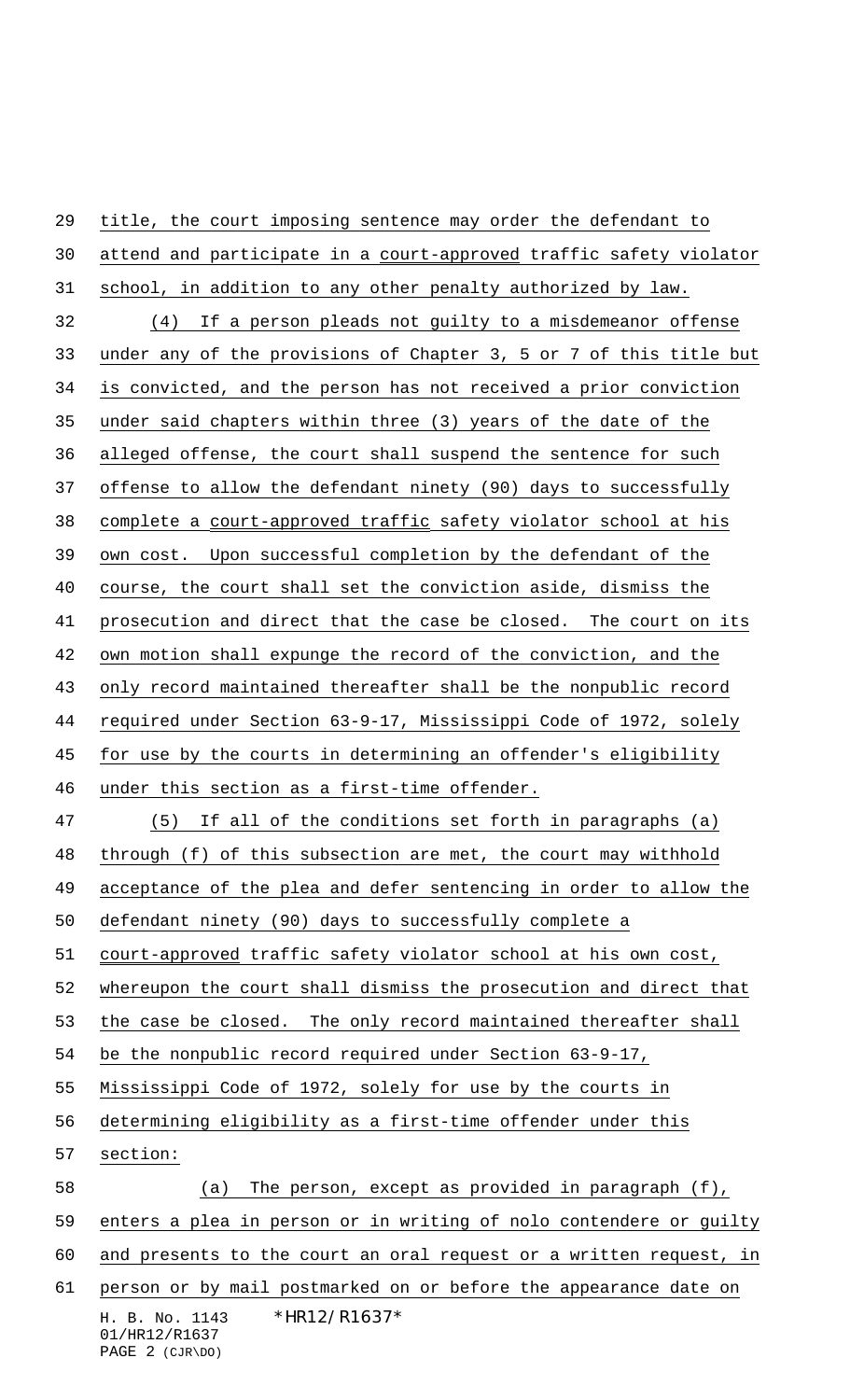62 the citation, to attend a court-approved traffic safety violator school. (b) The court enters judgment on the defendant's plea of nolo contendere or guilty at the time the plea is made, but defers the imposition or the execution of the whole or any part of the sentence for ninety (90) days. (c) The defendant has a valid Mississippi driver's license or permit. (d) The defendant's public and nonpublic driving record as maintained by the Department of Public Safety does not indicate successful completion of a driver's education, training or improvement course under this section within the three (3) years of the date of the alleged offense. (e) The defendant files an affidavit with the court stating that this is his first conviction in more than three (3) years, he is not in the process of taking a course under this section and he has not completed a course under this section that is not yet reflected on his driving record. (f) The offense charged is for a misdemeanor offense 81 under Chapter 3, 5 or 7 of this title. (6) An out-of-state resident may be allowed to complete a substantially similar program in his home state, province or country provided paragraphs (a), (b), (d), (e) and (f) of subsection (5) of this section are satisfied, and provided that 86 the defendant has a valid driver's license or permit from that home jurisdiction. SECTION 2. Section 63-9-17, Mississippi Code of 1972, is amended as follows: 63-9-17. (1) Every court shall keep a full record of the proceedings of every case in which a person is charged with any violation of law regulating the operation of vehicles on the highways, streets or roads of this state.

H. B. No. 1143 \*HR12/R1637\* 01/HR12/R1637 PAGE 3 (CJR\DO)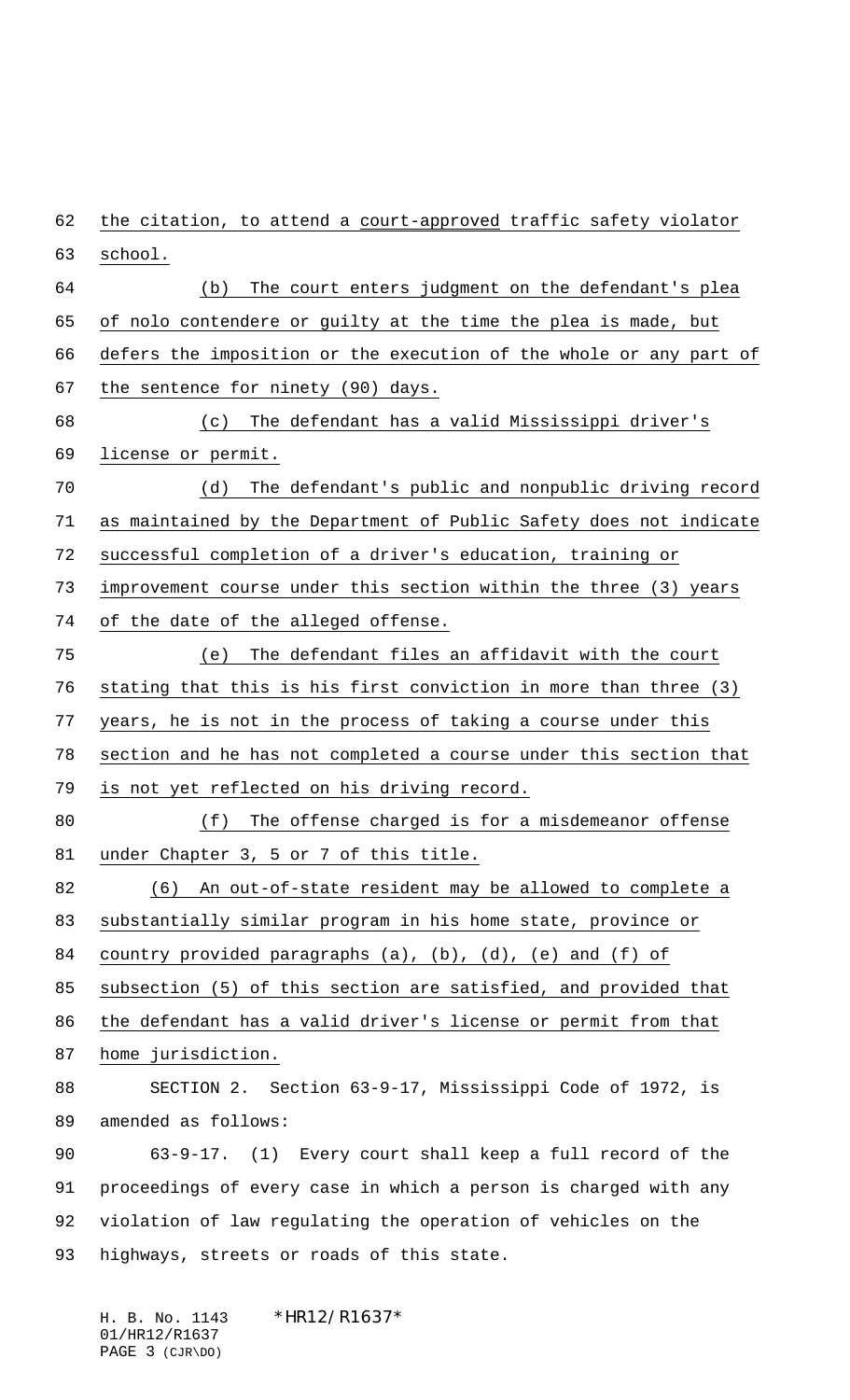(2) Unless otherwise sooner required by law, within forty-five (45) days after the conviction of a person upon a charge of violating any law regulating the operation of vehicles on the highways, streets or roads of this state, every **\* \* \*** court in which such conviction was had shall prepare and immediately forward to the Department of Public Safety an abstract of the record of said court covering the case in which said person was so convicted, which abstract must be certified by the person so authorized to prepare the same to be true and correct.

 (3) Said abstract must be made upon a form approved by the Department of Public Safety, and shall include the name and address of the party charged, the registration number of the vehicle involved, the nature of the offense, the date of hearing, the plea, the judgment, and if the fine was satisfied by prepayment or appearance bond forfeiture, and the amount of the fine or forfeiture, as the case may be.

 (4) Every **\* \* \*** court shall also forward a like report to the Department of Public Safety upon the conviction of any person of manslaughter or other felony in the commission of which a vehicle was used.

 (5) Every court shall also forward a like report to the Department of Public Safety upon the satisfactory completion by 116 any defendant of a court-approved traffic safety violator school under subsection (4) or (5) of Section 63-9-11, Mississippi Code of 1972, and the department shall make and maintain a private, nonpublic record to be kept for a period of three (3) years. The record shall be solely for the use of the courts in determining eligibility under Section 63-9-11, Mississippi Code of 1972, as a first-time offender, and shall not constitute a criminal record for the purpose of private or administrative inquiry. Reports forwarded to the Department of Public Safety under this subsection shall be exempt from the provisions of the Mississippi Public Records Act of 1983.